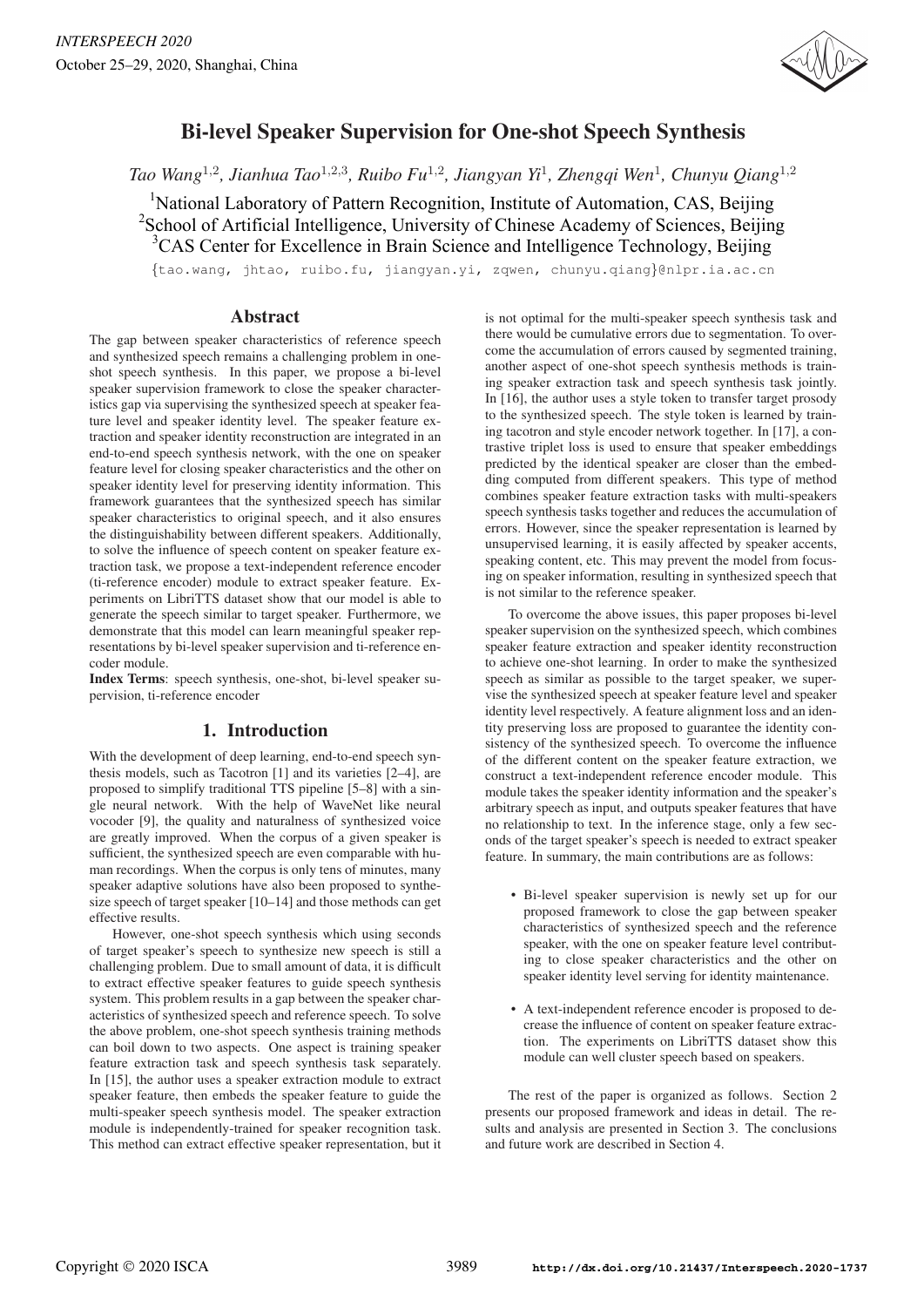

Figure 1: (a) Training architecture. A one-hot encoded speaker id I<sub>s</sub> and the speaker's arbitary acoustic feature are fed to the ti*reference encoder module to calculate speaker feature*  $F_s$ .  $F_s$  *is used to condition the tacotron decoder states. The predicted acoustic* feature is fed to speaker encoder and speaker decoder to predict the speaker feature  $F_s^{pre}$  and speaker id  $I_s^{pre}$ . We calculate the loss *at speaker feature level and identity level respectively, thereby achieving bi-level speaker supervision. (b) Inference architecture. The reference acoustic feature is fed to speaker encoder to compute speaker feature, and then embedding this feature to tacotron to synthesis speech in reference speaker's voice.*

# 2. Proposed method

In this section, we will introduce the whole framework of our proposed method firstly, then we will present the ideas about bi-level speaker supervision and the ti-reference encoder.

#### 2.1. Framework

As shown in the left of Fig. 1, in the training procedure, there are four components: a ti-reference encoder, a tacotron model which is an end-to-end speech synthesis system, a speaker encoder and a speaker decoder module. Given a one-hot encoded speaker id and the speaker's reference acoustic feature, the tireference encoder will compute the speaker feature, the detail about this module is shown in Subsection 2.3. The tacotron model is used to predict target acoustic feature under the condition of the speaker feature. The speaker encoder and speaker decoder module are used to predict the speaker feature and speaker identity information of the synthesized speech, then we compare them with the input speaker feature and speaker identity.

The inference architecture is shown in the right of Fig. 1. To achieve one-shot mode, we can feed an arbitrary reference acoustic feature to compute speaker feature, then embedding this feature to synthesis speech in reference speaker's voice.

#### 2.2. Bi-level speaker supervision

A good speaker feature space should have two characteristics. One is speaker features of the same speakers should be as similar as possible. The other is speaker features of the different speakers should be distinguishable. In multi-speaker speech synthesis system, there are often two levels of speaker representation. One is the speaker identity level. When training multiple speech synthesis systems, we give each speaker a specific id. This level only emphasizes the differences between different speakers and lacks the similarity of the same speaker. Another is the speaker feature level. In general, the speaker feature of the synthesized speech should be similar to the input speaker feature, but if we only optimize the network through this rule, the speaker feature space can only guarantee the similarity of the same speaker's speaker features, it can not guarantee the difference of different speakers.

Therefore, by supervising the synthesized speech at speaker feature level and speaker identity level, we can learn a good speaker feature space, which can meet the similarity of the same speaker, and also can distinguish the different speakers. In addition, this method can optimize speech synthesis system from the perspective of the speaker and ensure the synthesized speech more similar to the reference speech.

#### *2.2.1. Speaker feature level supervision*

In the speaker feature's space, the more similar the speaker characteristics are, the closer the distance of the speaker features. A speaker encoder module is used to map the predicted acoustic feature into the speaker feature space to get the speaker feature  $F_s^{pre}$ . Compared with the speaker feature  $F_s$  which is used to condition the tacotron, the closer the distance between  $F_s^{pre}$  and  $F<sub>s</sub>$  is, the more similar the two speaker characteristics. We propose a speaker feature loss as speaker feature level supervision, which can be expressed as:

$$
\mathcal{L}_f = MSE(F_s^{pre}, F_s) \tag{1}
$$

#### *2.2.2. Speaker identity level supervision*

The speaker feature loss  $\mathcal{L}_f$  can guarantee similarity of the same speaker's speaker features, but can not guarantee the speaker features' distinction from different speakers. We can reconstruct speaker identity information from speaker features, which illustrates that speaker features have ability to distinguish different speakers. A speaker decoder module is used to decode speaker feature to speaker identity information  $I_s^{pre}$ . The goal is that the predicted speaker identity  $I_s^{pre}$  should be consistent with the original speaker identity  $I_s$ . So, the cross-entropy(CE) between  $I_s^{pre}$  and  $I_s$  is used as the speaker identity level supervision, which is called identity preserving loss  $\mathcal{L}_i$ .

$$
\mathcal{L}_i = CE(I_s^{pre}, I_s) \tag{2}
$$

#### *2.2.3. Bi-level speaker supervision*

Combining the two constraints above,  $\mathcal{L}_f$  and  $\mathcal{L}_i$  are adversarial in the training procedure.  $\mathcal{L}_f$  guarantee the similarity of the same speaker's speaker features, and  $\mathcal{L}_i$  guarantee the distinction of different speakers' speaker features. To preserve the advantages of the two loss functions, we take the weighted sum of  $\mathcal{L}_f$  and  $\mathcal{L}_i$  as the bi-level speaker supervision loss  $\mathcal{L}_f$ .

$$
\mathcal{L}_{bi} = \lambda_f \mathcal{L}_f + \lambda_i \mathcal{L}_i \tag{3}
$$

where  $\lambda_f$  and  $\lambda_i$  are trade-off parameters.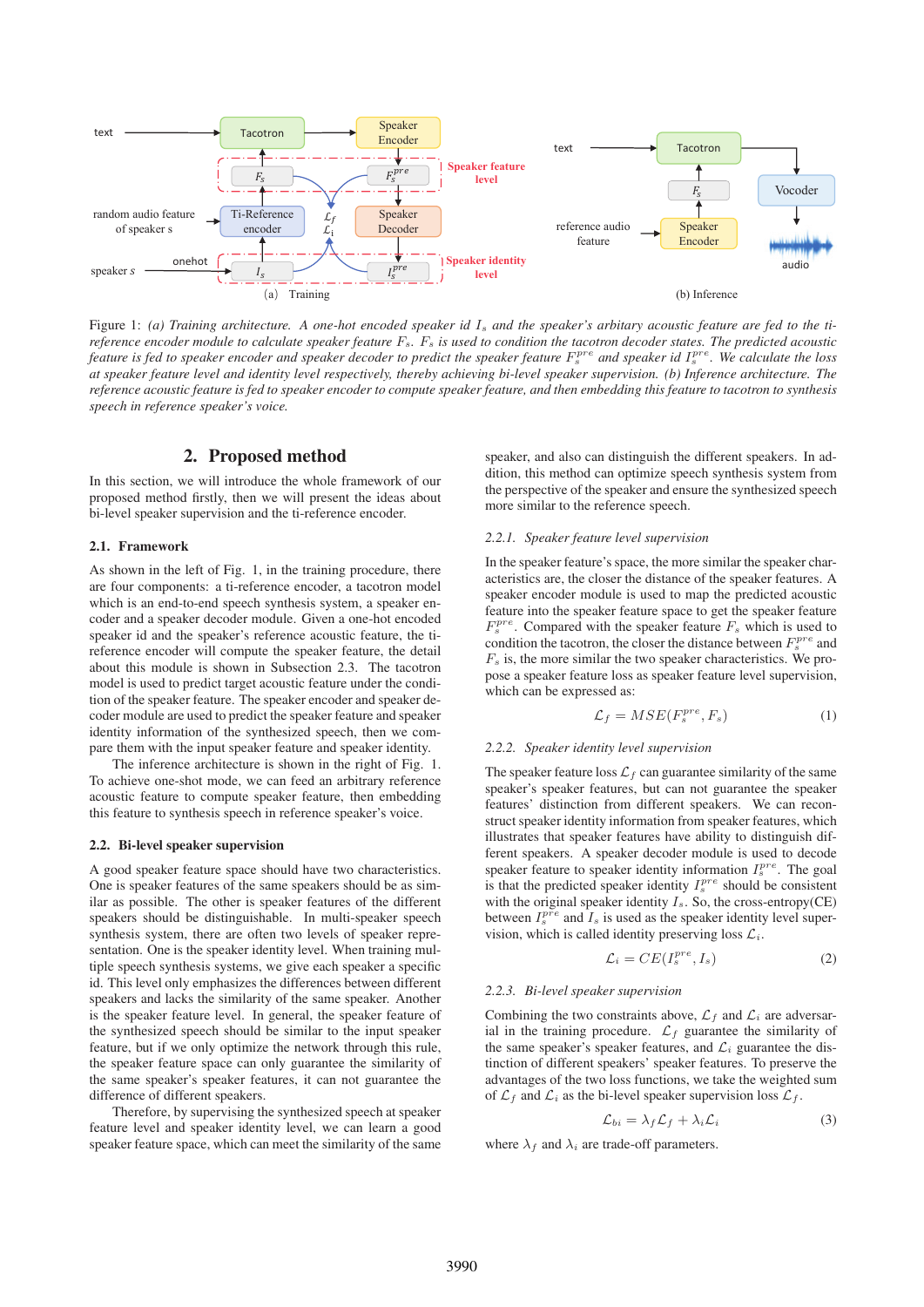

Figure 2: *Ti-reference encoder.*

#### 2.3. Ti-reference encoder

Speaker feature should be independent of the speech's content. The text-independent reference (ti-reference) encoder is based on the ideas of the bi-level speaker supervision. Firstly, an identity encoder module is used to extract speaker features from speaker identity information. The advantage of using speaker identity information to calculate speaker features is that speaker identity information has nothing to do with the content and it is easier to converge when training. Secondly, to further ensure the speaker encoder module is independent of content during the inference phase, we randomly select a piece of acoustic features of input speaker and use speaker encoder and speaker decoder module to calculate the speaker feature and speaker identity information. Subsequently, we can perform bi-level speaker supervision on the input acoustic feature. Because the acoustic features are not related to the text, we can improve the text-independent performance of the speaker encoder module. Besides, it is helpful to ensure that the trained speaker feature space is consistent with the real distribution.

Suppose the speaker feature and speaker identity information calculated from random acoustic feature are expressed as  $F_r^{pre}$  and  $I_r^{pre}$ , the speaker feature loss  $\mathcal{L}_r^f$  and identity preserving loss  $\mathcal{L}_r^i$  can be expressed as:

$$
\mathcal{L}_r^f = MSE(F_r^{pre}, F_s) \tag{4}
$$

$$
\mathcal{L}_r^i = CE(I_r^{pre}, I_s) \tag{5}
$$

$$
\mathcal{L}_{ti} = \lambda_f \mathcal{L}_r^f + \lambda_i \mathcal{L}_r^i \tag{6}
$$

$$
\mathcal{L}_{total} = \lambda_{bi} \mathcal{L}_{bi} + \lambda_{ti} \mathcal{L}_{ti}
$$
 (7)

 $\mathcal{L}_{total}$  is the weighted sum of  $\mathcal{L}_{bi}$  in Eq.3 and  $\mathcal{L}_{ti}$  in Eq.6 and it participates in optimization of the whole network during training procedure.

# 3. Experiments

To verify the validity of the method, we train models on the LibriTTS [18]. We mix train-clean-100, train-clean-360 dataset, which has 460 hours and 1146 speakers. We randomly select 5k utterances as the testing set of seen speakers, and the rest utterances are used as training set. The test-clean dataset is used as testing set of unseen speakers and the dev-clean dataset is used as development set. All the wav files are sampled at 24KHz.

#### 3.1. Setup

Acoustic features are extracted with 10 ms window shift. LPC-Net [19] is utilized to extract 32-dimensional acoustic features, including 30-dimensional BFCCs, 1-dimensional pitch and 1dimensional pitch correction parameter.The Tacotron2 framework is the same as in the paper [2]. The structures of other modules proposed in the paper are as follows:

- Speaker encoder module consists of a GRU (128 units for each GRU component), followed by two fully connected networks, in which the dimensions of the output are 128 and 32 respectively.
- Speaker decoder is made up of a three-layer fully connected network, the dimensions from input to output are 256, 512,1160.
- Identity encoder is made up of a three-layer fully connected network. The dimensions from input to output are 512, 256,32.

To explore the effects of bi-level speaker supervision and ti-reference encoder, we perform an ablation study to verify it can help to learn representative speaker feature and can help to improve the similarity of synthesized speech.

- P stands for our proposed model which combines bilevel speaker supervision and ti-reference speaker encoder.
- Ivector means using ivector as speaker representation to train multi-speakers speech synthesis system.
- P w/o f means removing speaker feature level supervision (without  $\mathcal{L}_f$ ) in our proposed model.
- P w/o i means removing speaker identity level supervision (without  $\mathcal{L}_i$ ) in our proposed model.
- P w/o f&i means removing bi-level speaker supervision (without  $\mathcal{L}_f$  and  $\mathcal{L}_i$ ) in our proposed model.
- P w/o ti means removing ti-reference encoder model (without  $\mathcal{L}_r^f$  and  $\mathcal{L}_r^i$ ) in our proposed model and just uses speaker's id embedding as reference encoder.

#### 3.2. Speaker feature visualization

Firstly, we explore the effect of ti-reference encoder. We randomly select 10 unseen speakers from the test set, then randomly select 200 sentences of each speaker. We use speaker encoder module in the P and P w/o ti systems to extract speaker features, and visualize those features in 2D space with t-SNE [20] in Fig. 3. We find that the ti-reference encoder is helpful to distinguish different speakers and cluster the sentences of the same speaker. Although only using bi-level supervision on the synthesized speech can learn a certain distinguishing speaker features, when the ti-reference encoder is removed in our proposed model, the effect of clustering will become worse. Since the input acoustic features' content of the ti-reference encoder is arbitrary, the model will focus on the characteristics of speaker and decrease the influence of the speeches' content. To further confirm this assumption, we test the classification accuracy on the seen speakers. We also calculate the distance between the features extracted by identity encoder and speaker encoder modules. This measure can reflect the gap between the speaker features obtained by one-shot and the real. The accuracy and the distance of the feature are shown in Table 1. As we can see, after removed the ti-reference encoder module, the recognition performance will decrease and the distance between the speaker features will increase. The results show that the ti-reference encoder has a significant effect on extracting effective speaker features.

Secondly, we explore the effect of bi-level speaker supervision on the synthesized speech. For the unseen speaker, we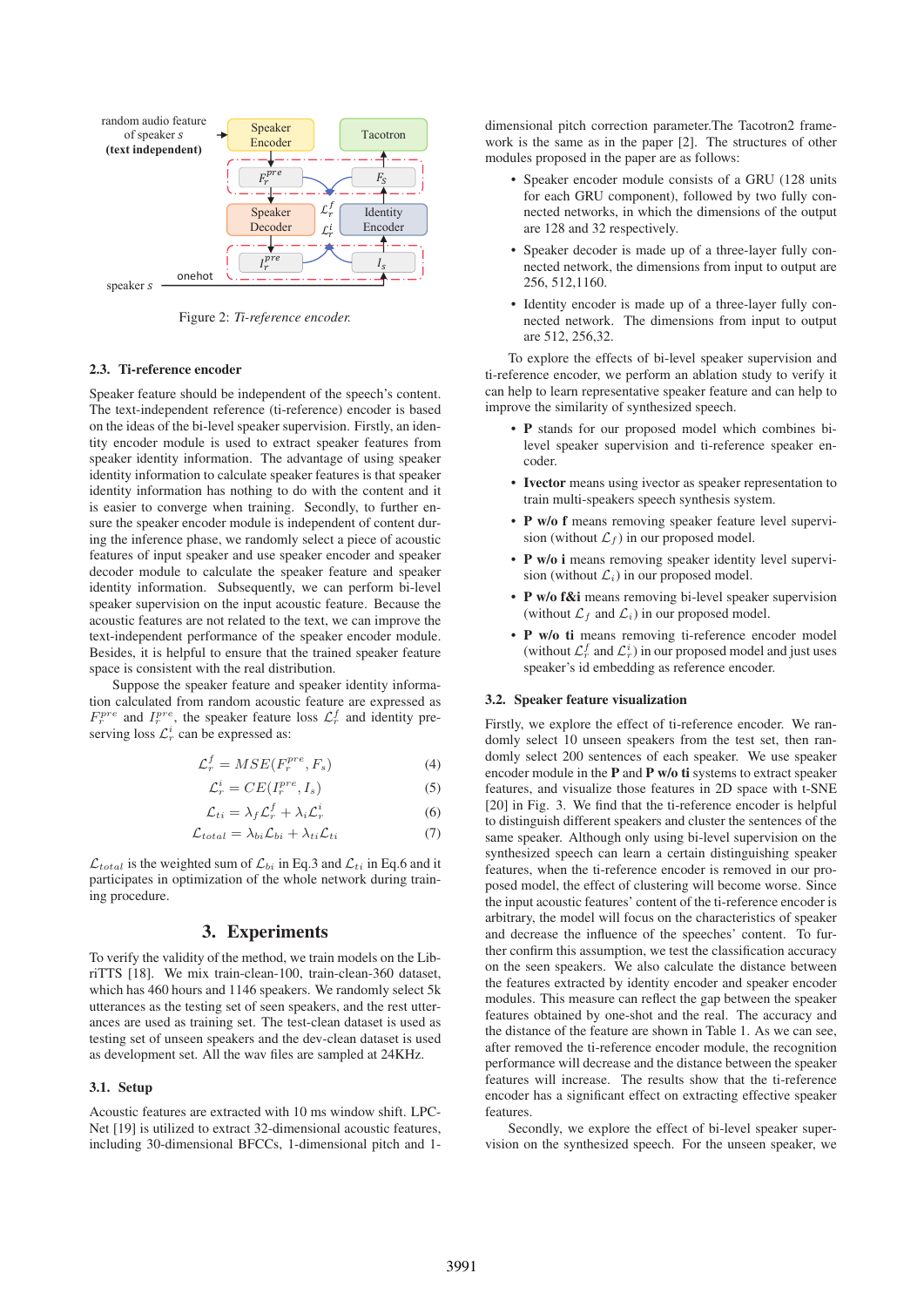

Figure 3: *Visualization of speaker features extracted from unseen speakers's speech. 'x' are female speakers and 'o' are male speakers.*

Table 1: *The ti-reference encoder's effect on speaker features. 'acc' (higher is better) stands the accuracy for speaker identity prediction on speaker features. 'dis' (lower is better) stands the distance between the speakers features extracted by identity encoder and speaker encoder.*

| model    | acc   | dis   |
|----------|-------|-------|
| P w/o ti | 0.716 | 0.09  |
| р        | 0.950 | 0.037 |

calculate the input speaker features  $F_s$  and the output speaker features  $F_s^{pre}$ . We randomly selected 10 unseen speakers. For each speaker , we select 50 speech and 50 synthesized speech accordingly. The input text was fixed. Fig. 4 shows the visualization of speaker features. Compared to the  $P$  w/o f&i, we can find that the speech synthesized by our proposed model P can not only distinguish speaker characteristics well but also be consistent with the original input speaker feature. When there is a lack of feature level supervision, which is the P w/o f model, the distance between the original and synthesized speaker features will increase. In the absence of identity level supervision, which is the **P** w/o **i** model, different speakers can not be distinguished. This also shows that the bi-level speaker supervision can close the gap between speaker characteristics of reference speech and the synthesized speech.

### 3.3. Naturalness and similarity evaluation

We conduct Mean Opinion Score (MOS) listening test for naturalness and similarity of synthesized speech. 20 listeners participated in the evaluation. In each experimental group, 20 parallel sentences are selected randomly from testing sets of each system. By observing the results of the baseline, our method can get more effective speaker features than baseline. Among all the systems, P achieves the best performance. Additionally, we can observe that the bi-level speaker supervision on synthesized speech can improve the similarity performance more than the naturalness.

# 4. Conclusions

In this paper, we present a multi-speakers speech synthesis training method for one-shot setting which supervising synthesized speech at speaker feature level and speaker identity level. This method can close the gap between speaker characteristics of reference speech and synthesized speech and improve the similarity of the synthesized speech. Specifically, on speaker feature level, speaker feature loss can ensure the speaker fea-



Figure 4: *Visualization of speaker features extracted from unseen speakers' speech and synthesized speech. 'x' are synthesized speech and 'o' are real speech. Real and synthesized speech of the same speaker consistently forms the same cluster in our proposed method (like the example shown in the red circle).*

Table 2: *MOS results for one-shot speech synthesis. Each system evaluates the naturalness and similarity of synthesized speech.*

| model          | naturalness | similarity |
|----------------|-------------|------------|
| P w/o f&i      | 3.64        | 2.79       |
| $P$ w/o f      | 3.70        | 2.96       |
| $P w/\sigma i$ | 3.68        | 2.98       |
| P w / o t      | 3.56        | 3.01       |
| <b>Ivector</b> | 3.72        | 3.04       |
| р              | 3.98        | 3.20       |

ture of synthesized speech are similar to the reference speaker feature. On speaker identity level, identity preserving loss can help synthesized speech retain the identity information of the original speaker. In addition, we propose a ti-reference encoder to reduce the influence of content on speaker feature extraction and obtain more effective speaker features. Experimental results show that through such joint optimization, effective speaker features can be obtained for one-shot speech synthesis, and the synthesized speech has good similarity and naturalness. Further, we will try to explore the physical meaning of each dimension of the learned speaker features, so as to control the attributes of speech from a more detailed perspective.

# 5. Acknowledgements

This work is supported by the National Key Research & Development Plan of China (No.2017YFB1002801), the National Natural Science Foundation of China (NSFC) (No.61831022, No.61901473, No.61771472, No.61773379 ) and Inria-CAS Joint Research Project (No.173211KYSB20170061 and No.173211KYSB20190049). This research is (partially) No.173211KYSB20190049). funded by Huawei Noah's Ark Lab. This work is also supported by the CCF-Tencent Open Research Fund.